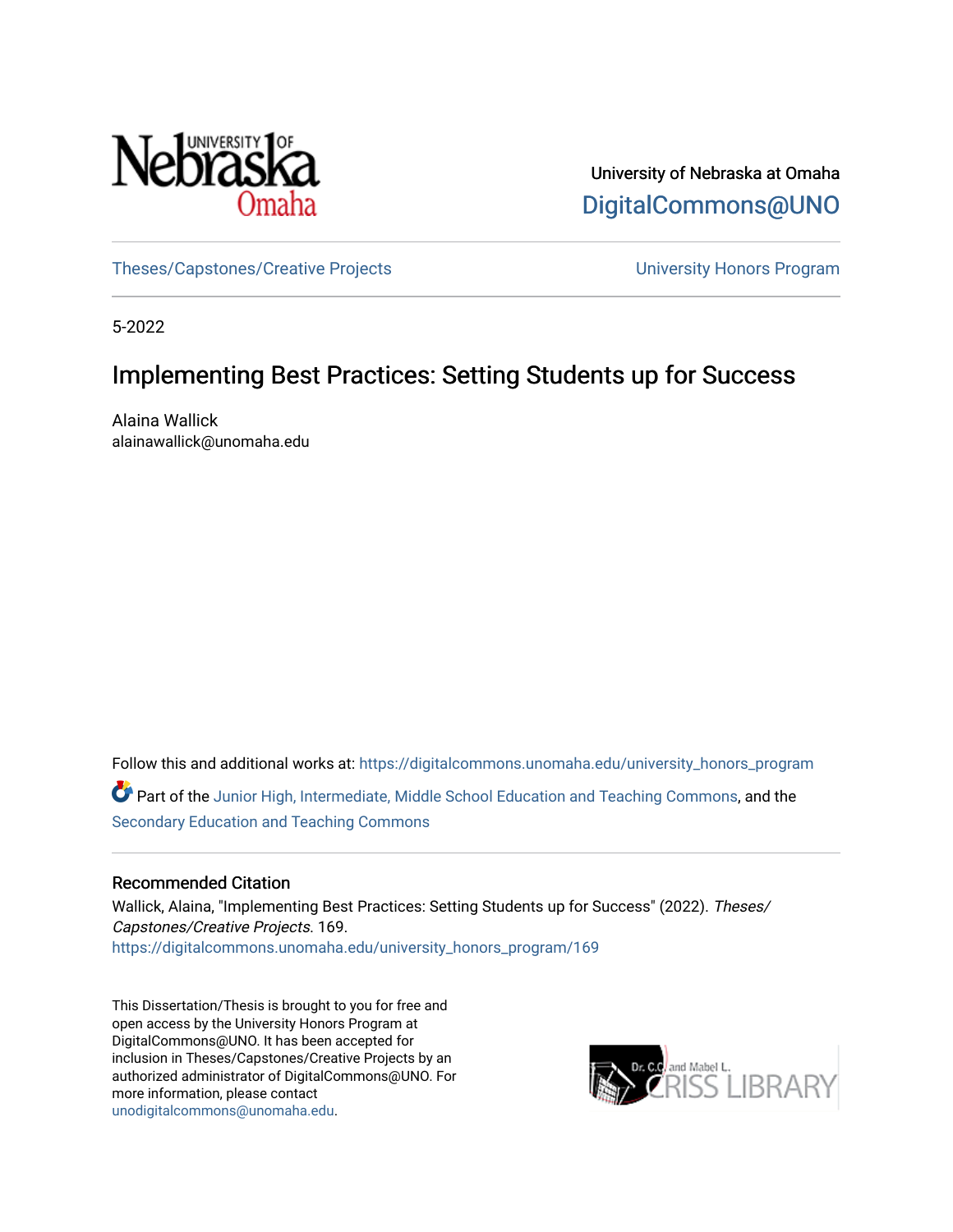Implementing Best Practices: Setting Students up for Success

Honors Capstone

Alaina Wallick

University of Nebraska at Omaha

College of Education, Health, and Human Services

Faculty Advisor: Saundra Shillingstad

May 2022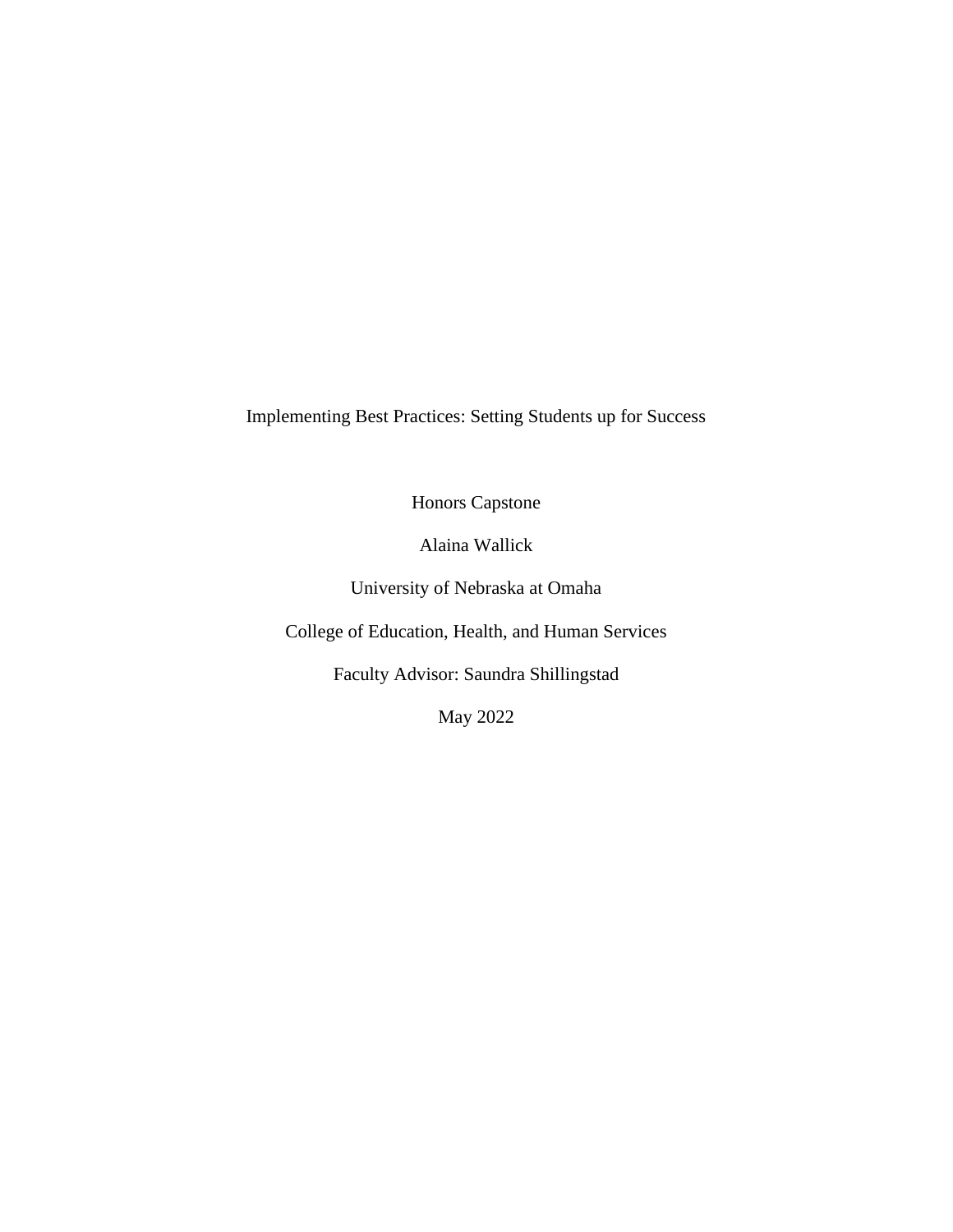# **Table of Contents**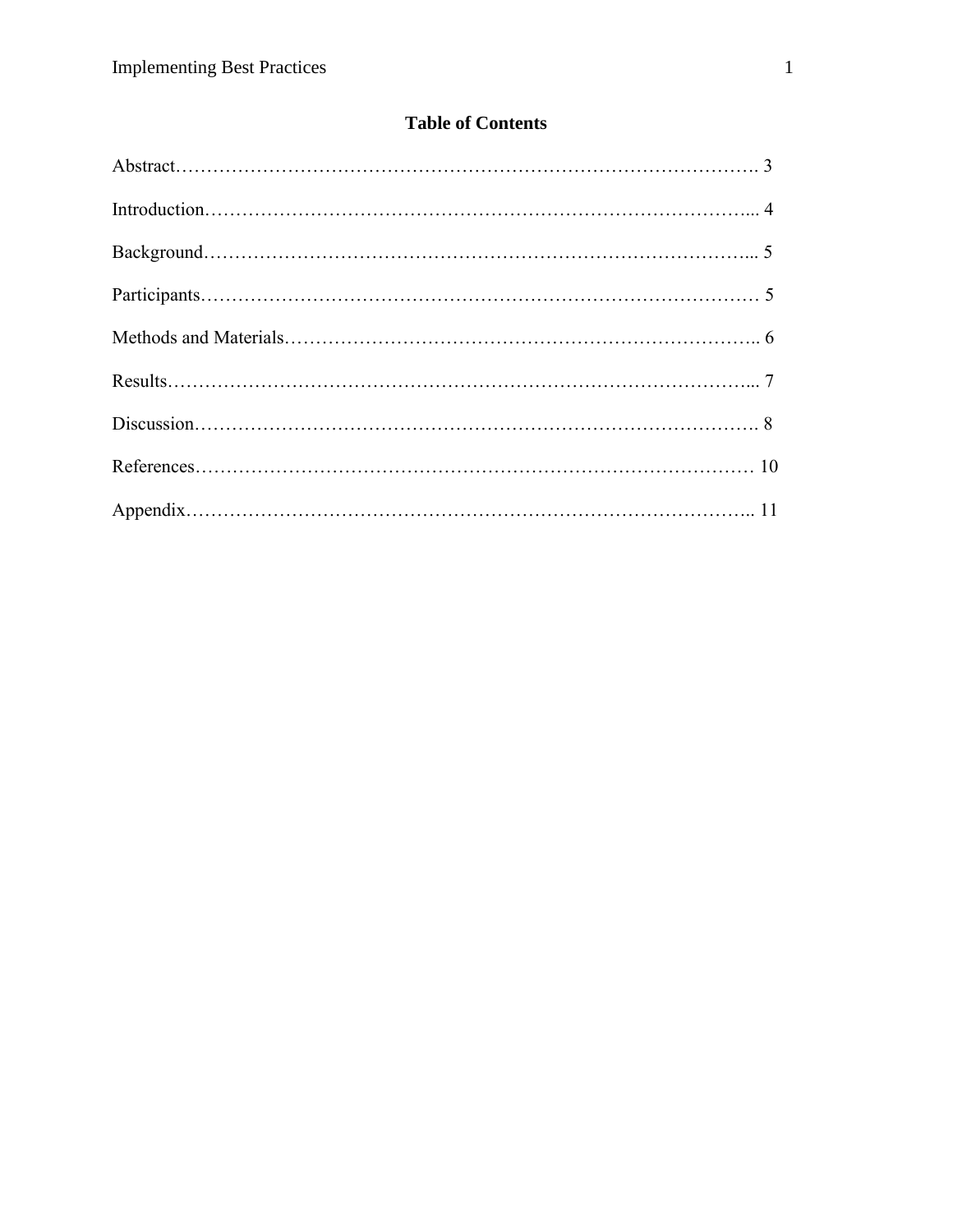#### **Abstract**

It is evident that individuals within the education field maintain a high level of involvement and responsibility within their school role(s). However, the primary purpose of schooling is to provide a safe, welcoming environment for students to grow socially, emotionally, and academically. This requires teachers to create thoughtful, applicable lesson plans to encourage their students to succeed. The purpose of this study is to emphasize the importance of utilizing one's time to research and develop differentiated instructional strategies for each unit. For this project, data was collected weekly through an analysis of test scores from three separate assessments. The assessments were completed at the beginning, middle, and end of the unit. After reviewing and analyzing this data, I found that incorporating best practices into my classroom set the students up for success.

*Keywords: reflective writing, graphic organizers, differentiation*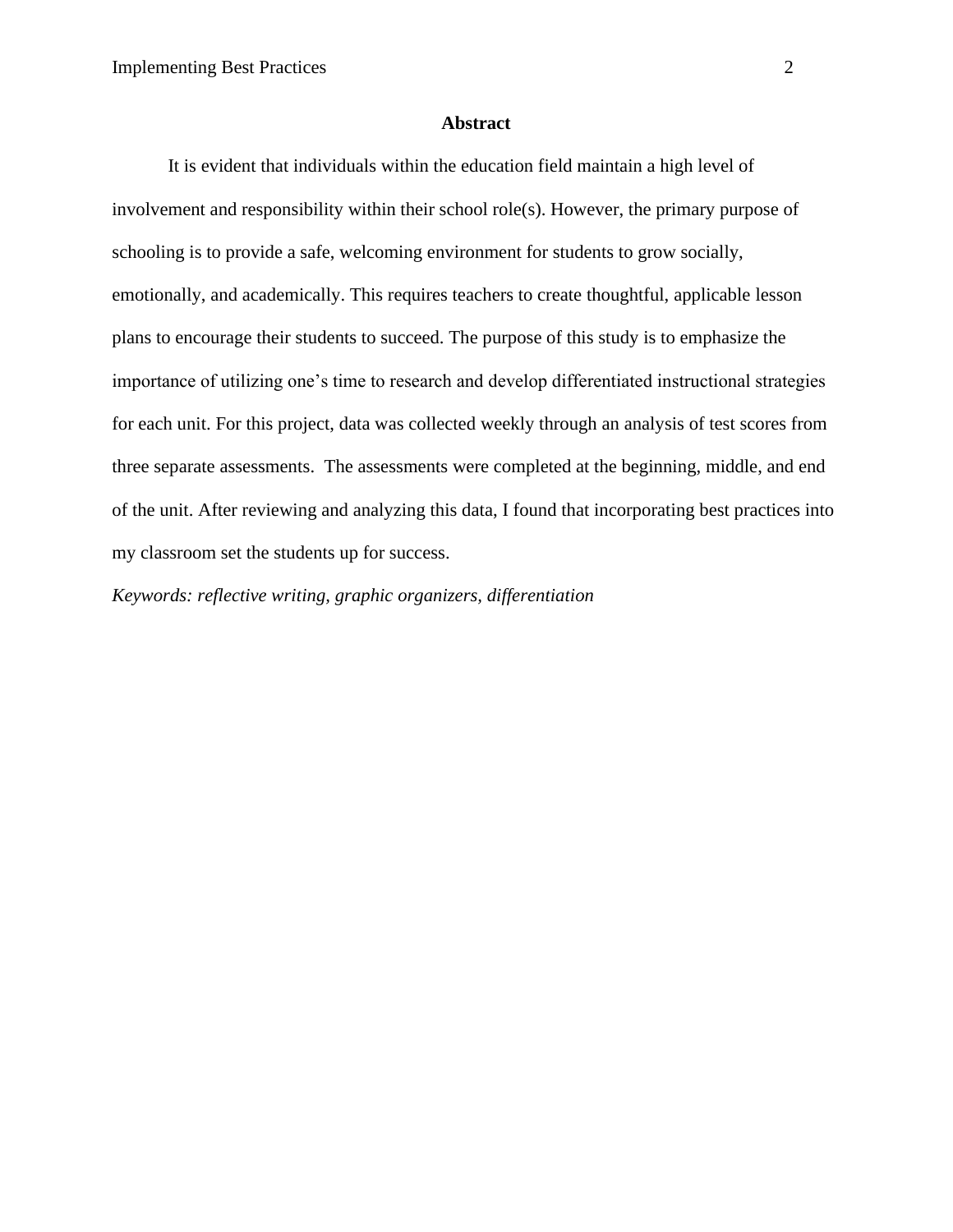## **Introduction**

A goal for me as a future educator is to provide a safe, welcoming space for students' growth and achievement. This study was developed based on the question "How does researching and implementing best practices affect student performance?" The purpose of this study is to highlight the importance of researching and developing differentiated instructional strategies for each unit plan an educator creates. For this unit plan, the chosen strategies were graphic organizers and reflective writing.

This study was conducted throughout a unit that focused on short stories. Before lesson planning, I created a calendar to depict goals and activities for each week (see Appendix A). Each week I set a higher expectation for my students as they went from simply identifying literary elements to analyzing text to decipher the meaning and reasoning behind this incorporation of literary elements. These practices were broken into instructional and assessment strategies. I collected data throughout the four-week unit to determine the effectiveness differentiation instructional strategies had on student performance. The primary instructional strategy was graphic organizers–PEEL Paragraphs and Venn Diagrams (see Appendix B). The primary assessment strategy was reflective writing. The effectiveness of the strategies was analyzed through two formative assessments that were administered during weeks one and two and one summative assessment that was administered during week four.

This unit contained 15 differentiated lessons and 5 days for various assessments. It focused on short stories and the literary elements necessary to analyze these stories. Four short stories were analyzed for specific literary elements. These literary elements were symbolism ("A Sound of Thunder" by Ray Bradbury), foreshadowing ("The Monkey's Paw" by W. W. Jacobs),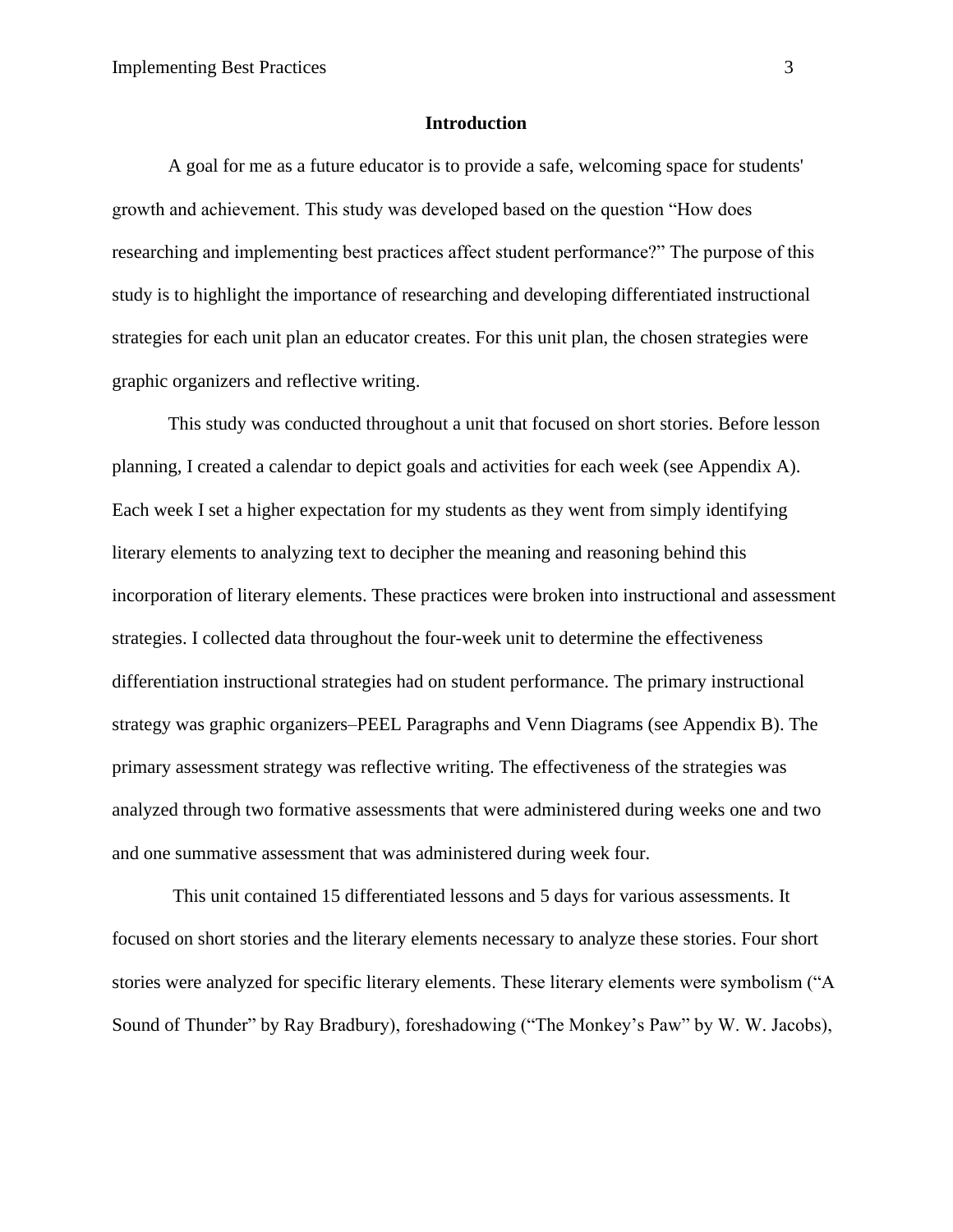and irony ("Lamb to the Slaughter" by Roald Dahl). Students spent 1-2 class periods reading, analyzing, discussing, and viewing a short story.

After reading and viewing the text, students would complete a reflective writing strategy called a "word journal" (see Appendix C). This assessment was adapted from a study conducted by Marin (2017) that took place within an elementary math classroom. The researchers would look over student writing samples for code words to address deficits. The study found that the code word strategy allowed students to put misunderstandings or confusions into words. This strategy was implemented into my classroom by having students work on their analysis of mood and tone throughout a text as well as create a theme statement.

Throughout the unit individual writings provided the students with opportunities to practice their analysis skills before the summative assessment was given. This assessment was a culmination of the ideas explored throughout the unit. Students read and viewed "The Chaser" by John Collier, and they then crafted a paragraph contrasting them. Before beginning this assessment, students completed a graphic organizer called a "PEEL" (point, evidence, explanation, link) paragraph with sentence stems. This graphic organizer assists students in formulating their ideas in a concise manner.

#### **Background**

My study was conducted in an 8th grade classroom located in central Omaha, Nebraska. There were 117 students in the study. One percent of students are English Language Learners, 23% gifted, and 36% receive free and reduced lunch. The student to teacher ratio is approximately 14:1 (Nebraska Department of Education [NDE]). According to the NDE, this school was recognized as a Blue Ribbon school. Blue Ribbon schools are recognized "based on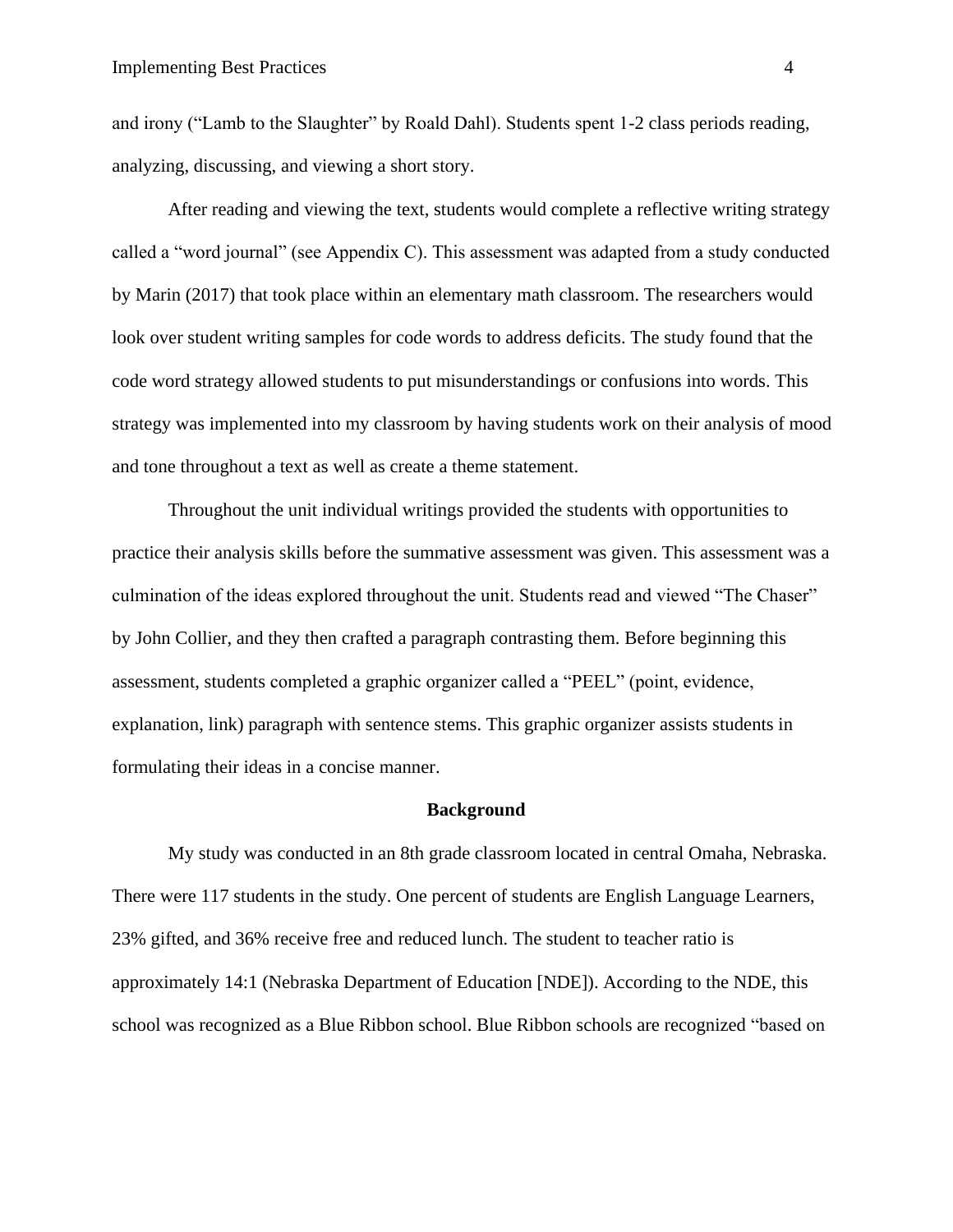their overall academic excellence or their progress in closing achievement gaps among student subgroups" (U.S. Department of Education).

## **Participants**

This study was conducted with 117 students in an 8th grade English Language Arts (ELA) classroom. I taught lessons across six ELA sections. All sections were 40 minutes. All students had an Ipad to complete assignments and access readings. Fourteen students were on Individualized Education Plans (IEPs) and one on a 504 plan. These IEPs noted that the students had deficits regarding reading and writing. The students with an IEP received modified tests during the unit. They were also provided with the opportunity to take the pre and post-tests on paper rather than an electronic device.

#### **Methods and Materials**

## **Methods**

This unit was broken up into four weeks. Each week focused on a new objective for students to master. The state standards remained consistent throughout the unit as students were guided toward mastery of the content. Lessons were co-taught using the one teach, one assist method. This method has one educator facilitating instruction and one monitoring the classroom for behavior management and providing individual assistance.

# *Week One*

## **Introducing Literary Elements.**

The initial week of this unit focused on introducing students to this content and making connections to their background knowledge regarding literary elements from previous English Language Arts classes. The goals for this week were for students to define literary elements and identify literary elements within short stories. The first lesson involved students taking notes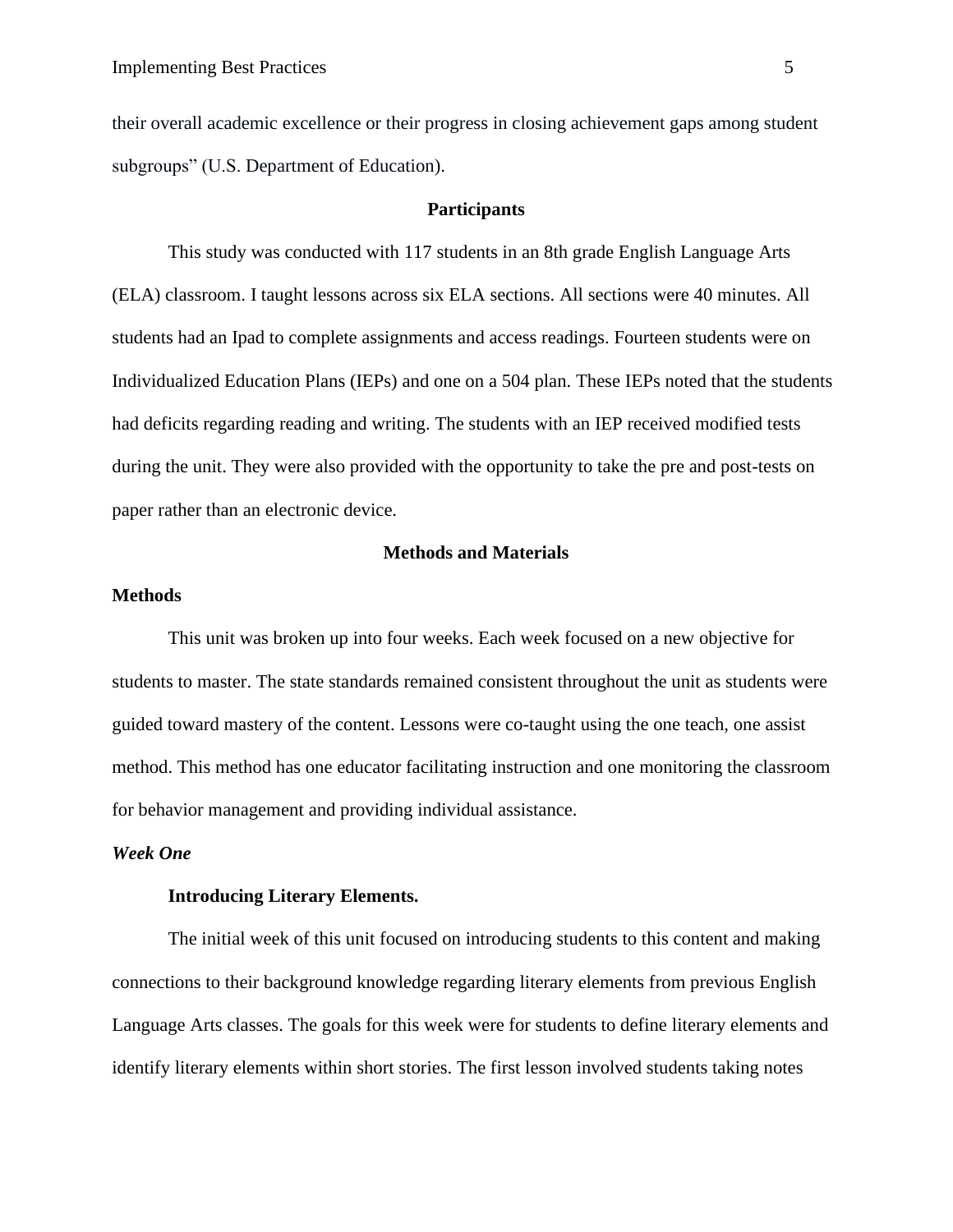over and reviewing definitions of literary elements. The following class had students take a formative, multiple-choice assessment to understand where students required additional support or explanation over literary terms. I labeled this data "Pretest," and it found that students were on track to move to identifying literary elements within a text (see Appendix D).

# **Identifying Literary Elements.**

Students began identifying literary elements within text during the next lesson with a whole-class reading of "The Monkey's Paw" by W. W. Jacobs. During this lesson, students received a mini-lesson over foreshadowing before beginning the reading of the text. Students were also shown a list of common descriptions used for foreshadowing (weather, color, dialogue). All students simultaneously listened to an audio version of the text over the classroom speakers. After listening to the text, students completed an exit ticket identifying one element of foreshadowing they identified within the text. The following lesson contained a whole-class discussion of the different examples of foreshadowing throughout the text, and they hypothesized potential meanings behind the foreshadowing.

# **Assessment.**

Students were formatively assessed based on their oral responses to the prompt, and they completed an exit ticket identifying one example of foreshadowing within the text. Additionally, students completed a formative written assignment called a "word journal" (see Appendix C). Students chose a single word to describe their short story then crafted a paragraph explaining their reasoning behind choosing this word. This reflective writing activity assisted students in identifying mood and tone throughout a text. Students also completed a formative assessment that required students to apply literary elements to the text. This assessment contained multiplechoice and open-ended questions. Students answered open-ended questions regarding their views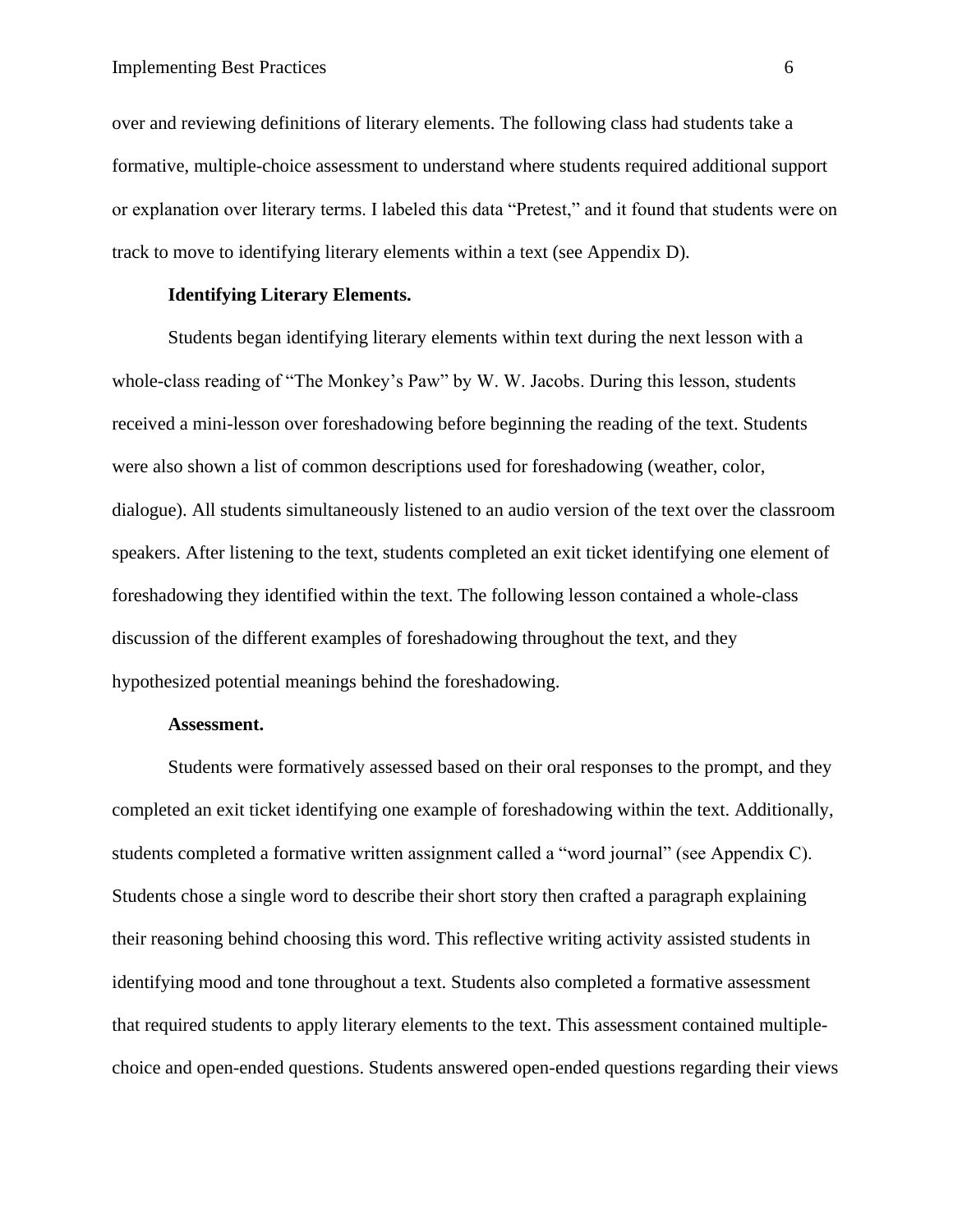on characters within the text as well as discussing how foreshadowing affected the story. This assessment was labeled "Applying Skills," and the data collected indicated an increase in understanding of the content following their pre-test (see Appendix E). To end this week, students viewed a live adaptation of the text to further understand how elements such as sound or color enhance foreshadowing.

#### *Week Two*

## **Introducing Symbolism.**

During week two, the goals changed to identifying symbolism throughout a text and hypothesizing the author's reasoning for including symbolism within the text. I provided students with a mini-lesson at the beginning of this class to enhance their knowledge and understanding of symbolism. I also went over how authors denote symbolism through various writing techniques, such as repetition or description. After the mini-lesson, the class listened to an audio version of "A Sound of Thunder" by Ray Bradbury. This short story took up the entire class period, so a discussion over the symbolism within the text took place the following day. Students identified two primary examples of symbolism within the story and considered what the author was implying through the imagery. Students completed an additional word journal that contained the same prompt as the initial one. The symbolism week ended with watching an adaptation of the text from the Ray Bradbury Theater.

#### **Assessment.**

The primary assessment focused on students' contributions to the whole class discussion. Students began by reading the posted prompt on the whiteboard: what do you think the butterfly represented in the story "A Sound of Thunder?" After some silent reflection, students discussed potential answers to the question in groups of 3-4. This small group discussion went on for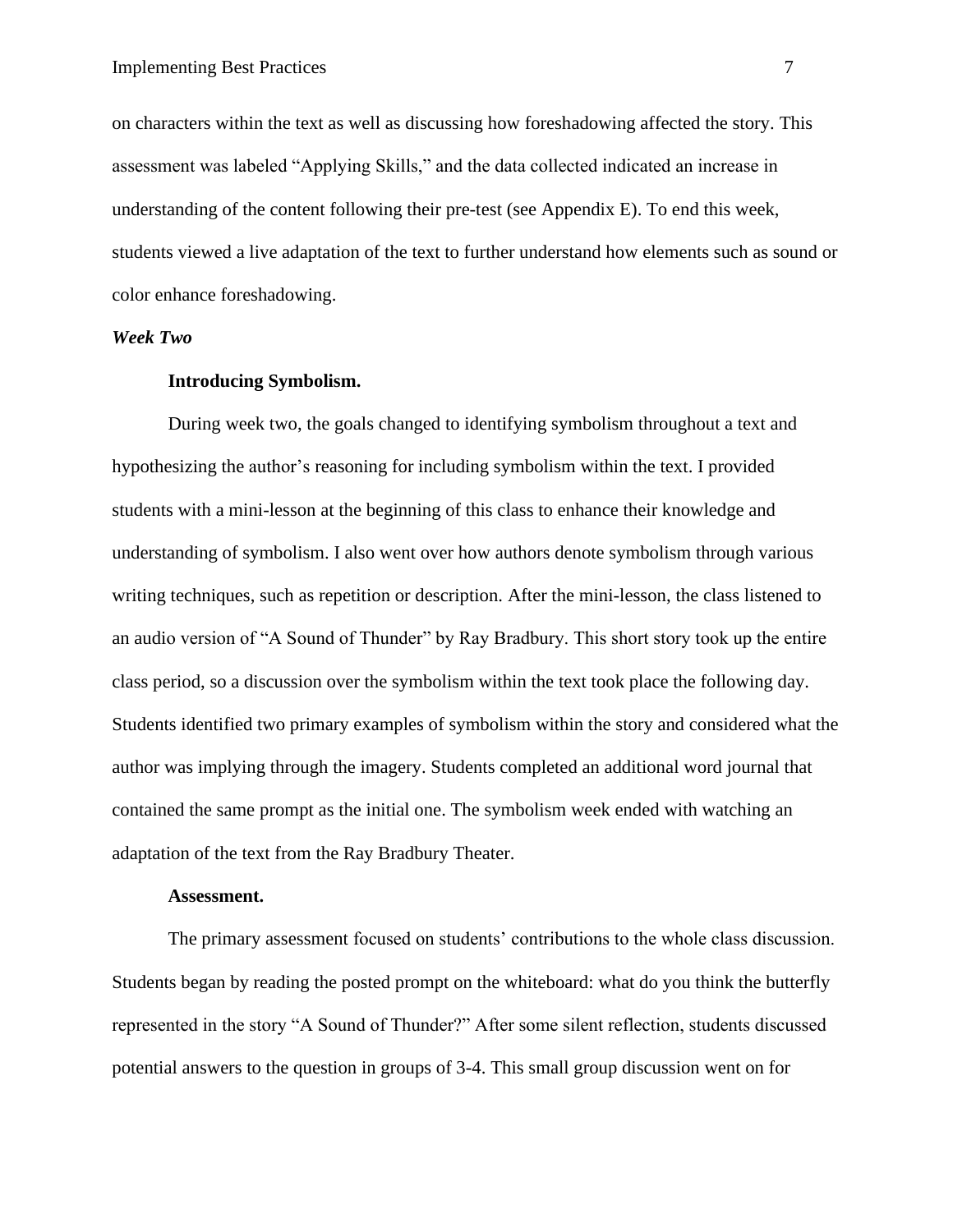approximately 5 minutes. Students then came together to share their thoughts as a whole group. This assessment provided students with a new opportunity to showcase their understanding of the content.

#### *Week Three*

Week three focused on identifying the three different types of irony: situational, verbal, and dramatic. I presented my final mini-lesson of this unit. I introduced the uses and interpretations of these types of irony. Students also viewed videos that provided various examples of each type of irony. After listening to this information, students viewed video clips from recent movies and television shows to practice identifying each type of irony. These videos were watched as a whole group, and students would raise their hands to provide their answers and reasoning. The nuances between each type of irony required more instructional time compared to the other literary element lessons. Because of this, students spent an entire class period examining the differences between each type of irony. The following day, students listened to and followed along with the story "Lamb to the Slaughter" by Roald Dahl and focused on examples of irony throughout the text. Students' entrance ticket the next day was to identify one example of irony and explain the category into which it falls. This helped refresh the differences between each type of irony as well as give students an opportunity to apply their understanding to the text.

#### *Week Four*

The final week of this unit worked to prepare students for their two summative assignments at the end of the week. On Monday, students read or listened to "The Chaser" by John Collier. This was the shortest story of the unit, so students had time to discuss the literary elements throughout it. Students then watched an adaptation of "The Chaser" on Tuesday. This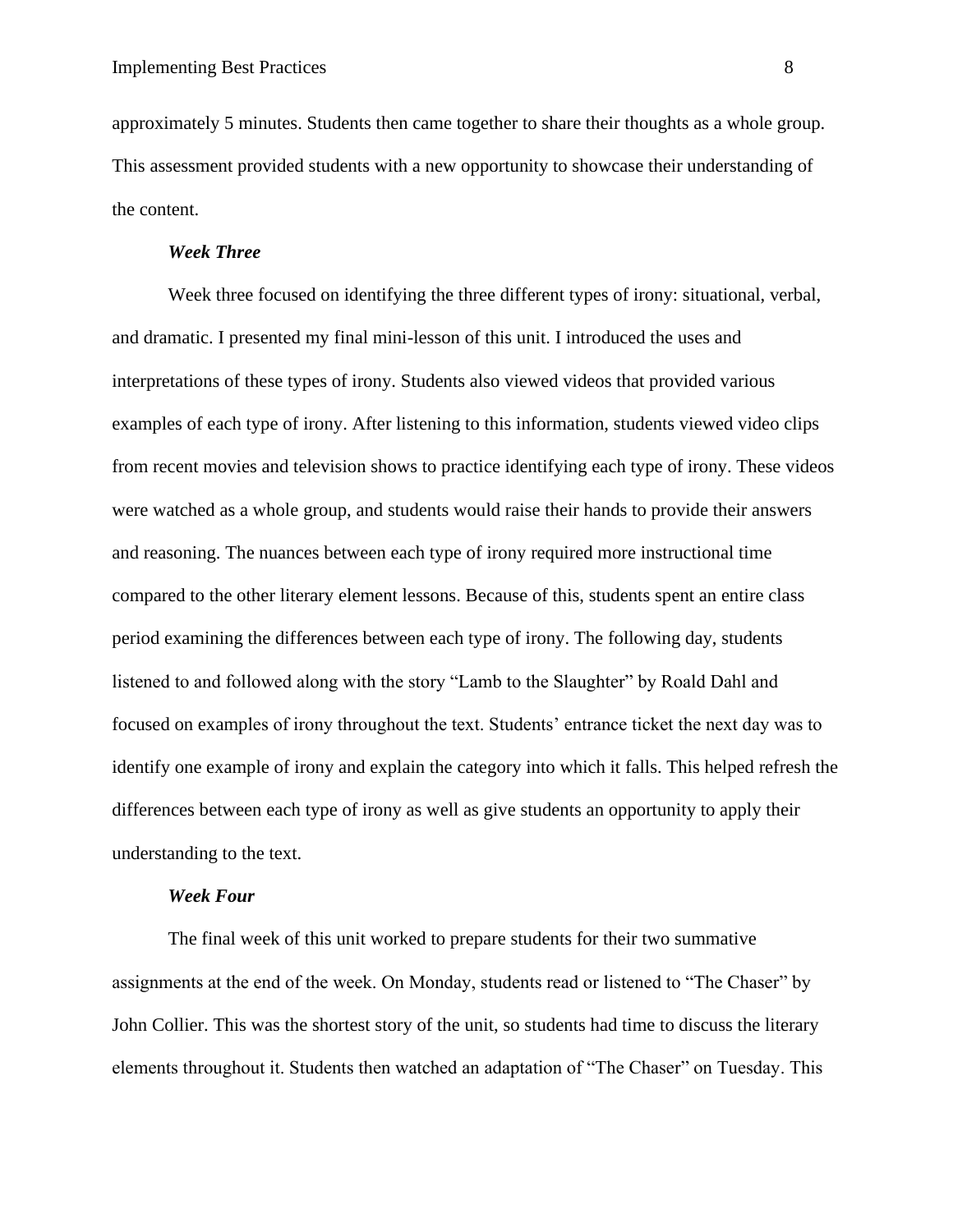# Implementing Best Practices 9

viewing took the entire class period as the video version included additional information not present in the read version. Students were provided with a Venn Diagram on Wednesday to help them organize their ideas for their written summative paragraph. The prompt for this was: "Identify two key differences you noticed between the text and the film version of 'The Chaser.' How do these differences affect the story? Write a well-organized paragraph explaining your answer. Use specific evidence from each version in your paragraph." To prepare, I led students in filling out their Venn Diagrams based on differences they remembered between each story. The level of prompting on my part varied between classes, and each class ended up with similar answers within each Venn Diagram.

Students received an entire class period to complete their summative paragraphs. This took place on Thursday. Students also received a PEEL Paragraph graphic organizer (see Appendix B). It included sentence stems to assist student writing. Most students completed their paragraphs within this singular class period, but some required additional time during study hall to finish.

Friday concluded this unit with a summative post-test. This post-test was identical to the pre-test, and students were aware of this prior to beginning the assessment. The reasoning behind making the post-test summative was to encourage students to complete it. This would give a more complete picture of students' understanding of the material as well as their growth throughout the unit. I labeled this assessment "Post-test," and the results showed a further increase in mastery of the content (see Appendix F).

#### **Materials**

Students had electronic and paper copies of the text. During an initial reading of the text, an audio version was played over the classroom's speakers, and students read the story in a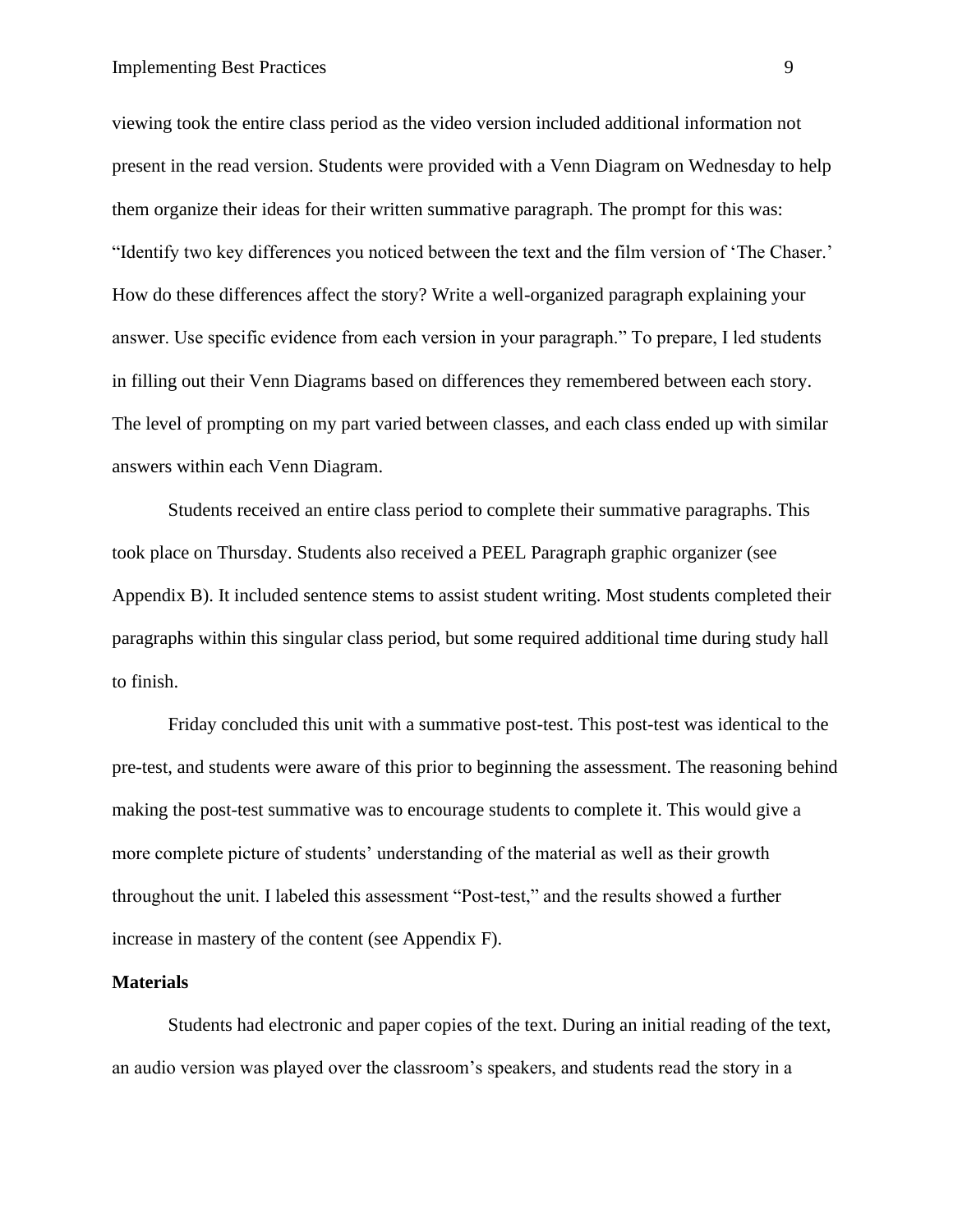whole group. The audio was typically accessed through Youtube after evaluation from an educator. When completing word-journals, students could independently use any version of the text to assist them on the assignment. Students would also receive mini lessons or view explanatory videos before analyzing a text for a specific literary element. Word journals were completed on Google Docs that students accessed through Google Classroom. Quizzes and tests were completed on Google Forms that were also accessed through Google Classroom.

#### **Results**

Data was collected through a pre-test, mid-test, and post-test. The objective for each assessment was that students answered questions of various levels of analysis with 70% accuracy. The pretest and post-test were identical, multiple-choice assessments that gauged students' overall understanding of literary elements. However, while the pretest was formative, the post-test was summative. This was to encourage student participation on the post-test. The application of skills assessment was conducted after week one to see if student understanding was improving. It contained multiple-choice and open-ended questions.

## **Pretest**

An analysis of the pretest scores regarding literary elements (the focal point of the short story unit these students were about to begin) indicated that a high percentage of students could meet or exceed the expectation of answering multiple choice questions with 70% accuracy. I found that 4.3% of students met expectations while 71.8% of students exceeded expectations. This indicates that over 75% of students were prepared for an increase in expectations with appropriate scaffolding. The results also showed that 11.1% of students did not meet expectations, and they would require further scaffolding to reach the objective. The number of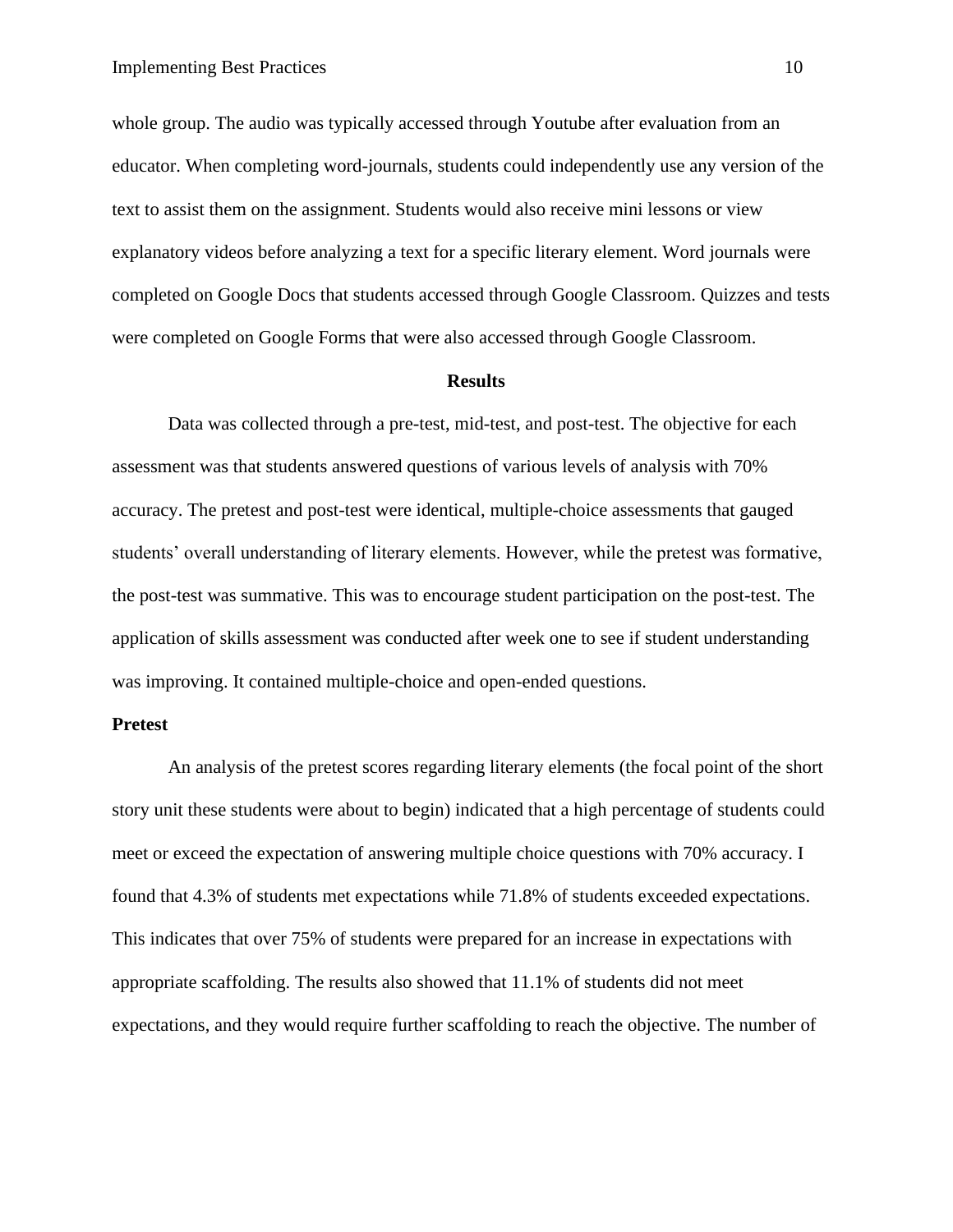students who did not take this pretest came in at 12.8% (over 1 out of every 10 students). The average score of students who completed this assessment was 88.1%.

# **Application of Skills**

After a class reading and discussion of the short story "The Monkey's Paw" (the first in this unit), students completed a formative quiz with both multiple-choice and open-ended questions. These questions built on students' previous knowledge regarding literary element vocabulary, and it required them to analyze the text for elements such as mood, theme, and foreshadowing. The average score for this assessment was 86.4% with 2.6% of students meeting the expectation and 76.1% of students exceeding the expectation. This analysis also showed that 7.7% of students did not meet the expectation. A larger percentage of students did not complete this assessment: 13.7%.

## **Post-test**

The post-test for the literary elements unit had the most conclusive results on student understanding given the low percentage of students not represented within the data: 6.8%. The average score for this test is slightly lower than the two preceding it: 87.7%. This is likely the result of some students not receiving the same amount of practice with the other two assessments as their peers did. Additionally, despite the average score being lower, this is the highest percentage of students to meet or exceed the expectation of answering the questions with 70% accuracy. I found that 80.3% exceeded the expectation and 3.4% met the expectation.

#### **Discussion**

The purpose of analyzing how graphic organizers and reflective writing impact student performance is to consider the impact implementing best practices can have on student performance. Data collected showed that student mastery of standards increased as these best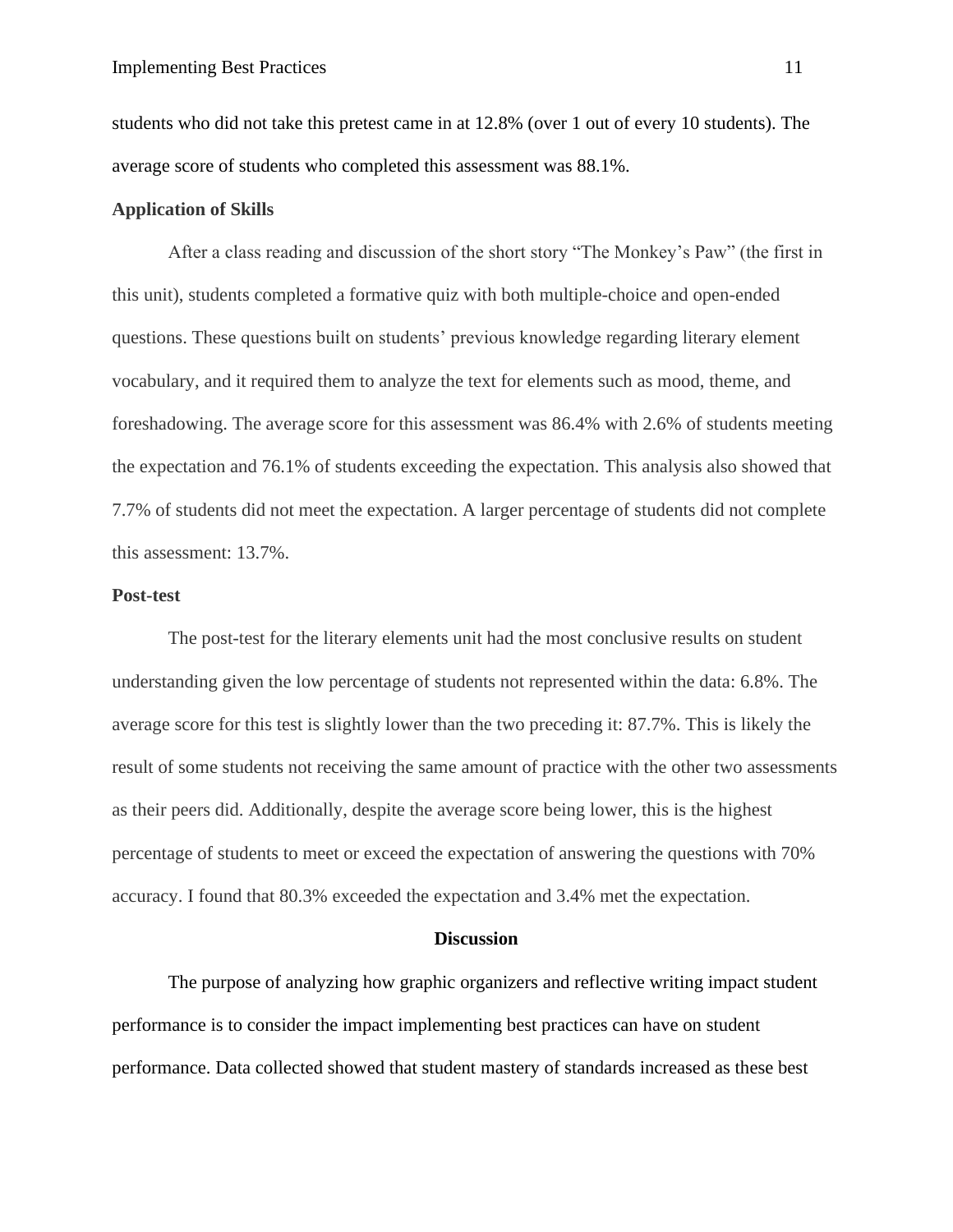practices were introduced. Expectations increased along Bloom's Taxonomy to prevent students from being overwhelmed, and it helped them gain confidence applying the material. Components of gradual release were also incorporated throughout to ensure expectations for readings and assignments were understood.

I found it is imperative to note that best practices are less likely to work if they do not line up with the objectives involved with each lesson. The use of graphic organizers and creative writing helped students achieve the standards chosen by their teachers. Other methods that did not coincide with the unit's objectives could have left students feeling confused or overwhelmed by the expectations of their summative assessments. I believe it is important for educators to research best practices for each unit to increase student success.

My findings show that incorporating these methods requires additional time and research in a field where time is already stretched thin. Between team meetings, professional development, and parent conferences, educators might wonder how they can utilize additional time to research best practices for each lesson. A solution to this problem would be for schools to incorporate time for research into personal development and team meeting time. It would not only provide educators with the time to craft their lessons with more meaning, but educators would also have the opportunity collaborate with their peers to enhance the benefits of researching best practices.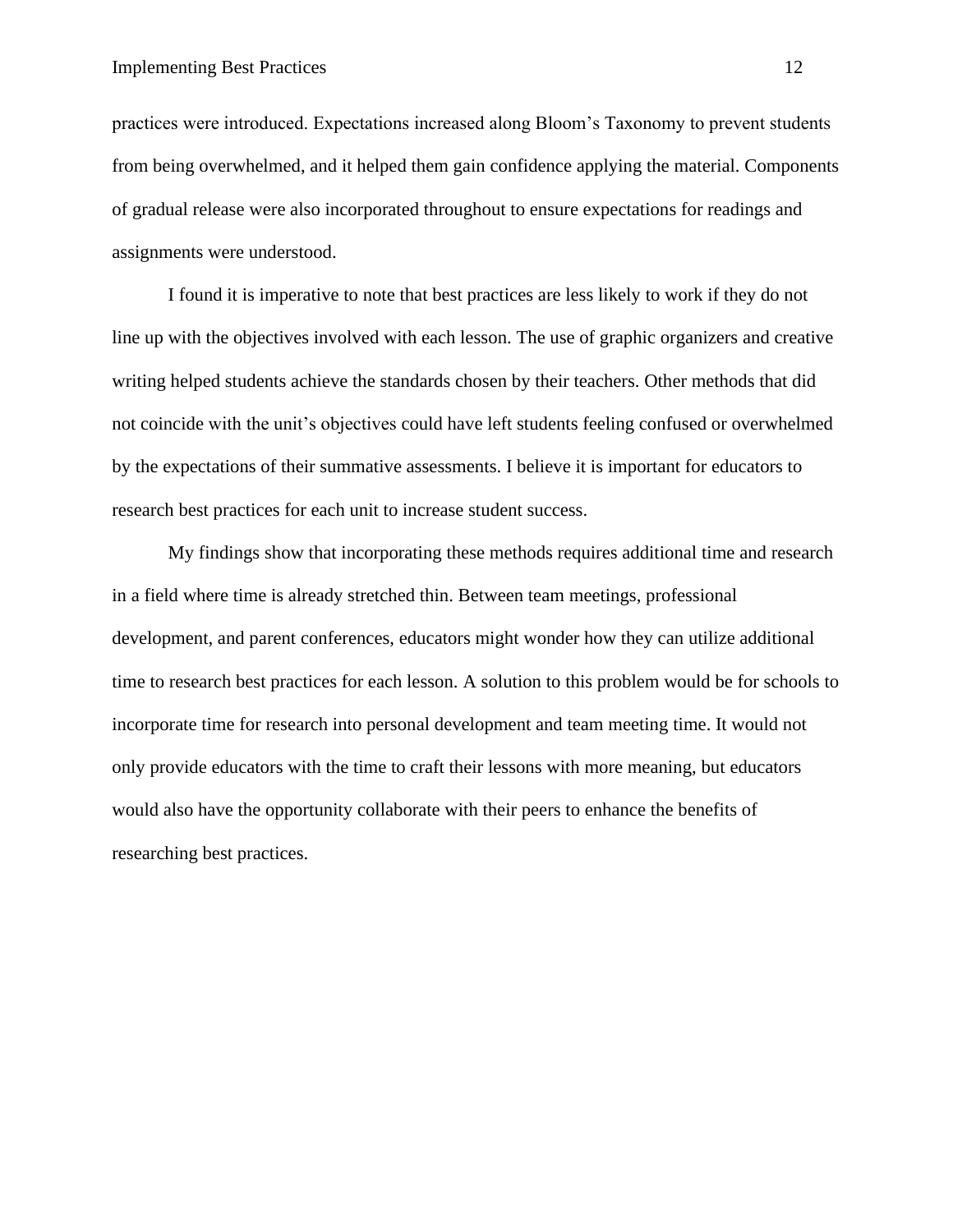# References

Armstrong, P. (2010). Bloom's Taxonomy. *Vanderbilt University Center for Teaching.*  [https://cft.vanderbilt.edu/guides-sub-pages/blooms-taxonomy/.](https://cft.vanderbilt.edu/guides-sub-pages/blooms-taxonomy/)

Calvin, K. L., & Gray, S. (2020). Double-bubble thinking maps and their effect on reading comprehension in Spanish-English bilingual middle school students with learning disabilities. *Learning Disability Quarterly,* 1. [https://doi](https://doi-org.leo.lib.unomaha.edu/10.1177/0731948720958644)[org.leo.lib.unomaha.edu/10.1177/0731948720958644](https://doi-org.leo.lib.unomaha.edu/10.1177/0731948720958644)

Martin, C. S., Polly, D., & Kissel, B. (2017). Exploring the impact of written reflections on learning in the elementary mathematics classroom. *Journal of Educational Research*, *110*(5), 538–553.<https://doi-org.leo.lib.unomaha.edu/10.1080/00220671.2016.1149793>

Nebraska Department of Education (2021). Westside Middle School school snapshot. *Nebraska Department of Education*. [https://nep.education.ne.gov/snapshot.html#28-](https://nep.education.ne.gov/snapshot.html#28-0066-018) [0066-018](https://nep.education.ne.gov/snapshot.html#28-0066-018)

Ramlal, A., & Augustin, D. S. (2020). Engaging students in reflective writing: an action research project. *Educational Action Research*, *28*(3), 518–533. [https://doi](https://doi-org.leo.lib.unomaha.edu/10.1080/09650792.2019.1595079)[org.leo.lib.unomaha.edu/10.1080/09650792.2019.1595079](https://doi-org.leo.lib.unomaha.edu/10.1080/09650792.2019.1595079)

U.S. Department of Education (2022). Blue Ribbon Schools Program. *United States Department of Education.<https://www2.ed.gov/programs/nclbbrs/index.html>*

Wei, L. Firetto, C.M., Murphy, P.K, Li, M., Greene, J.A., Croninger, R.M.V. Facilitating fourth-grade students' written argumentation: The use of an argumentation graphic organizer. Journal of Educational Research, 112 (5). 10.1080/00220671.2019.1654428.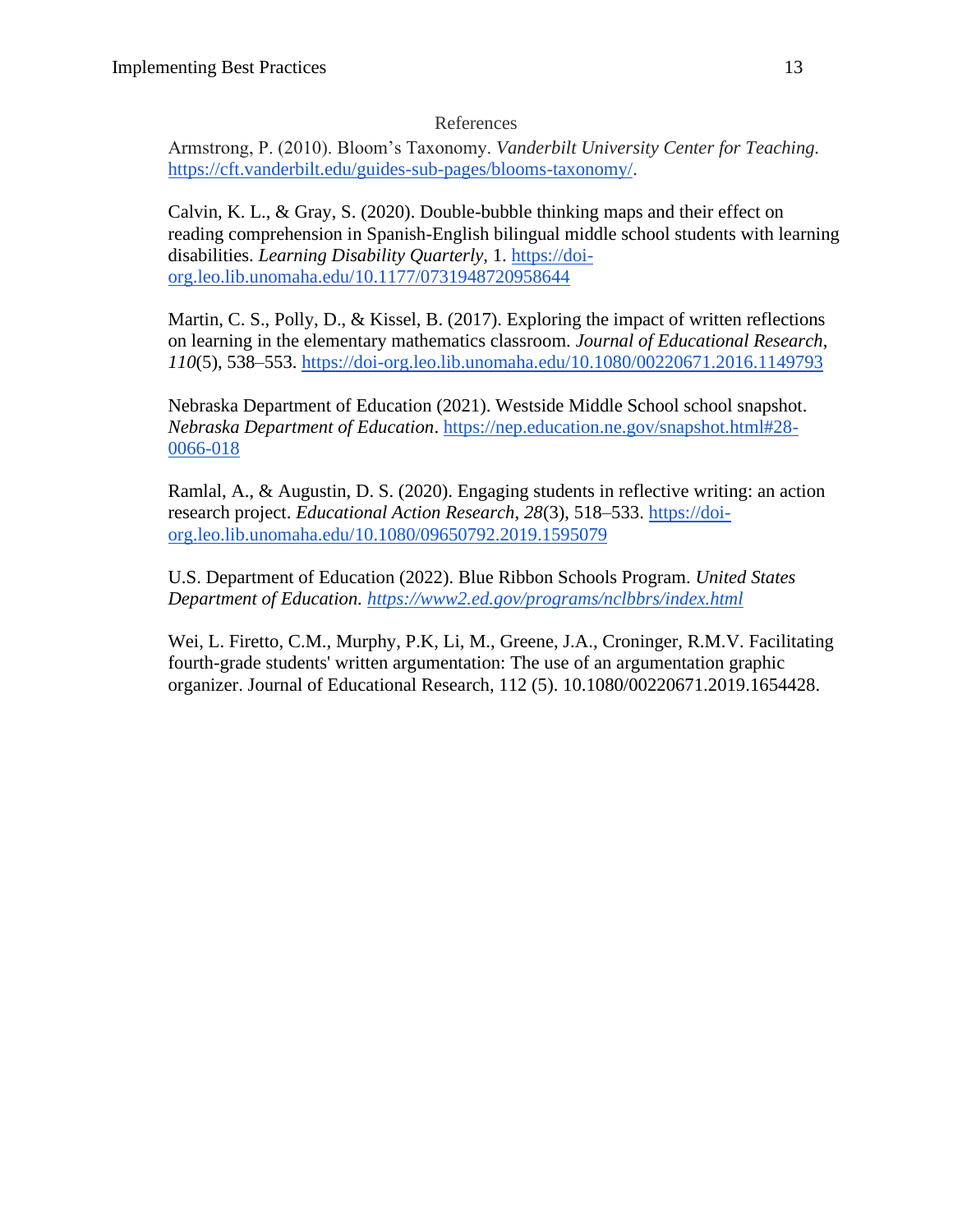| W<br>$\bf k$            | <b>Monday</b>                                                                                                | <b>Tuesday</b>                                                                                                    | Wednesday                                                                                        | <b>Thursday</b>                                                                                            | Friday                                                                                                                    |
|-------------------------|--------------------------------------------------------------------------------------------------------------|-------------------------------------------------------------------------------------------------------------------|--------------------------------------------------------------------------------------------------|------------------------------------------------------------------------------------------------------------|---------------------------------------------------------------------------------------------------------------------------|
| $\mathbf{1}$            | No school -<br>professional<br>development                                                                   | Review short<br>story elements<br>with Blooket                                                                    | Short story<br>elements quiz                                                                     | Read "The<br>Monkey's Paw"<br>Audio of "The<br>Monkey's Paw"<br>Choose word for<br>word journal entry<br>1 | <b>Watch Simpsons</b><br>Tree House of<br>Horrors "The<br>Monkey's Paw"<br>Write paragraph<br>for word journal<br>entry 1 |
| $\overline{2}$          | Formative quiz -<br>Monkey's Paw<br>and story elements                                                       | Read "A Sound of<br>Thunder"<br>Audio of "A<br>Sound of<br>Thunder"<br>Choose word for<br>word journal entry<br>2 | Watch The<br>Simpsons "Time<br>and Punishment"<br>Write paragraph<br>for word journal<br>entry 2 | Activities with<br>"short story 2"<br>-foreshadowing<br>mini lesson                                        | Read "Lamb to the<br>Slaughter"<br>Audio of "Lamb to<br>the Slaughter"<br>Pick a word for<br>word journal entry<br>3      |
| $\overline{\mathbf{3}}$ | Watch Twilight<br>Zone - Lamb to<br>the Slaughter<br>Finish word<br>journal entry 3                          | "The Ingredients"<br>and Irony Mini<br>Lesson<br>Audio for "The<br>Ingredients"<br>(Snow Day)                     | Library Day<br>Parent/Teacher<br>Conferences                                                     | Parent/Teacher<br>Conferences                                                                              | No school                                                                                                                 |
| $\overline{\mathbf{4}}$ | Read "The<br>Chaser"<br>Audio for "The<br>Chaser"<br>Choose word for<br>word journal entry<br>$\overline{4}$ | Watch "The<br>Chaser" Twilight<br>Zone - in Google<br>Drive<br>Finish word<br>journal entry 4                     | Introduce<br>summative<br>assignment<br>Venn<br>Diagram/Graphic<br>Organizer for<br>summative    | Begin summative                                                                                            | Peer Review/Edits<br>Finish Summative                                                                                     |

# **Appendix A**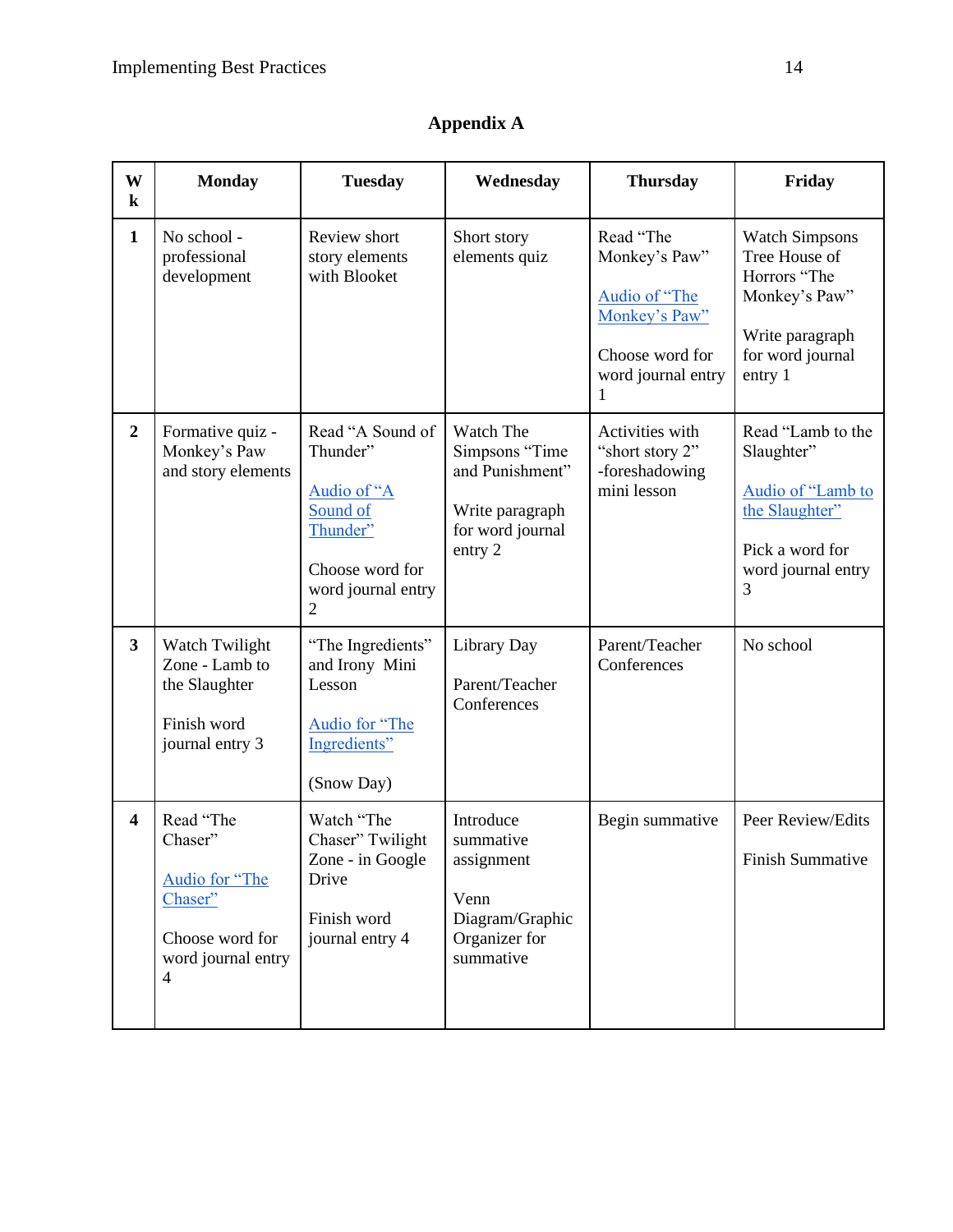Appendix A. This calendar provides an overview of the activities for each day of the short story unit.

# **Appendix B**

| <b>POINT</b><br><b>SENTENCE</b><br>write a sentence<br>that states your<br>argument       | There are several differences                       |
|-------------------------------------------------------------------------------------------|-----------------------------------------------------|
| <b>EVIDENCE</b><br>Focus on ONE key<br>difference between<br>the two versions.            | One difference is                                   |
| <b>EXPLANATION</b><br>Explain how this<br>difference affects<br>the story.                | This affects the story because                      |
| <b>EVIDENCE</b><br>Focus on ONE key<br>difference between<br>the two versions.            | Another difference                                  |
| <b>EXPLANATION</b><br>Explain how this<br>difference affects<br>the story.                | This affects the story because                      |
| <b>LINKING</b><br><b>SENTENCE</b><br>Which version tells<br>the story in a better<br>way? | Overall, the _______ tells the story better because |

Figure B1. A PEEL paragraph organizer helps students develop ideas in a more cohesive manner.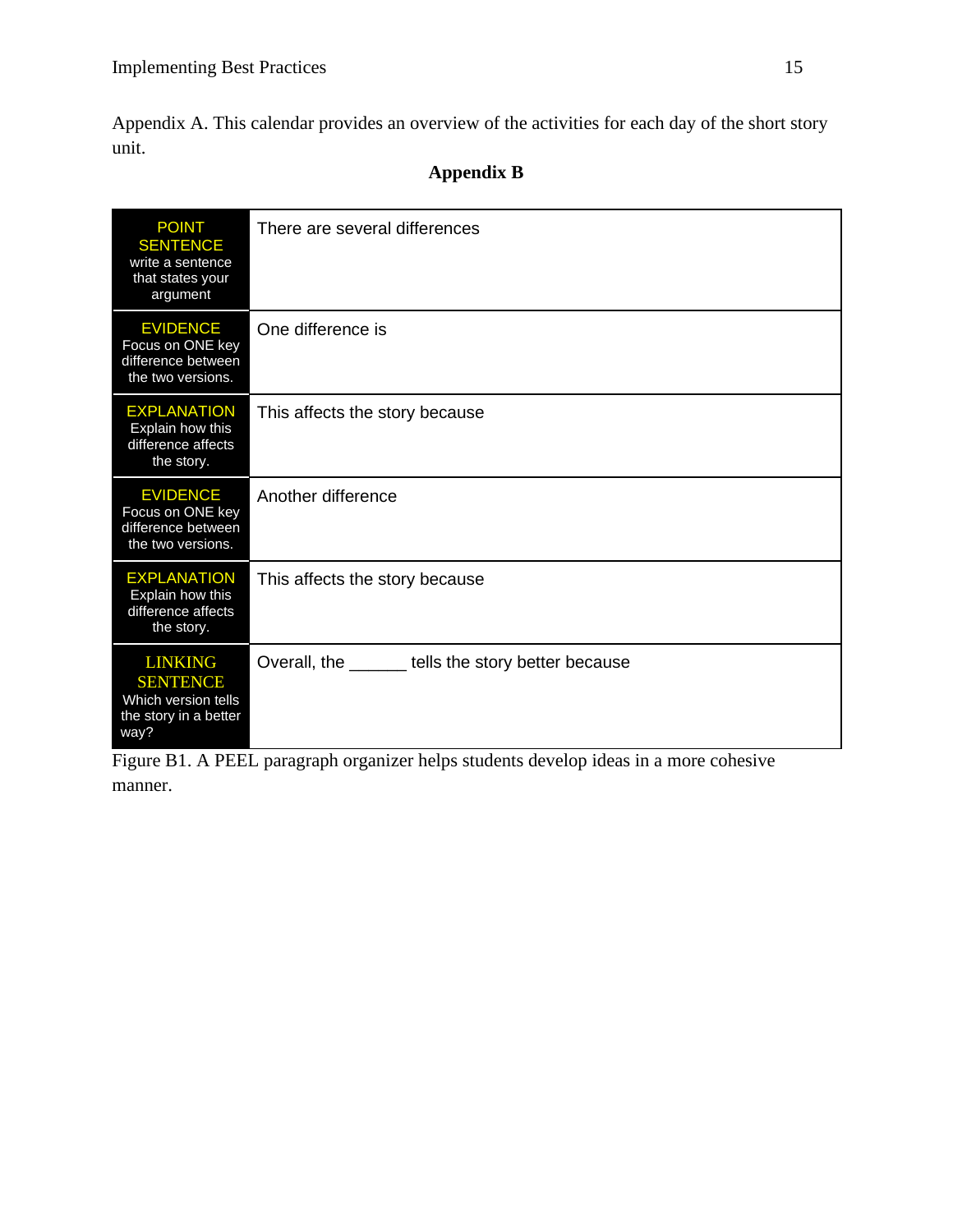

Figure B2. Venn Diagrams were used to assist students in organizing their ideas after analyzing two different texts.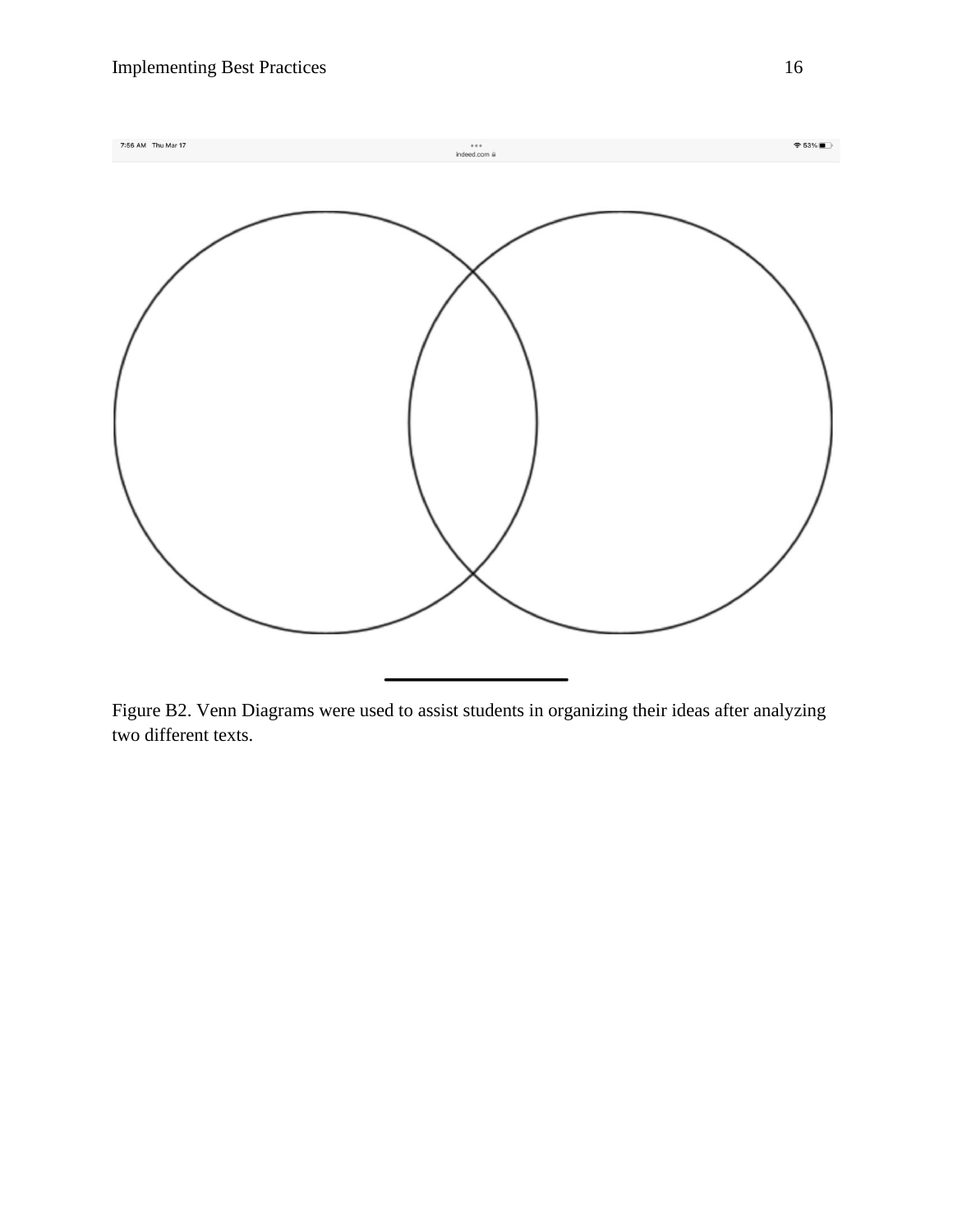# **Appendix C**

Word to describe text: Panicky

Explanation (100 word minimum):

I chose the word panicky to describe the story The Sound of Thunder because the main, distinct character, Eckels is often panicky and fearful. Eckels shows he's panicky when he has to hunt and kill a T-rex and when he arrives home after affecting the future. At first he masks himself as a brave, tough hunter who is "bored" with animals in the present. His character is revealed when he runs off the path and destroys the future. The word panicky describes the story The Sound of Thunder because the main character is revealed to be panicky and fearful which eventually leads to his demise.

Appendix C. An example of a student's completed word journal after reading "A Sound of Thunder" by Ray Bradbury.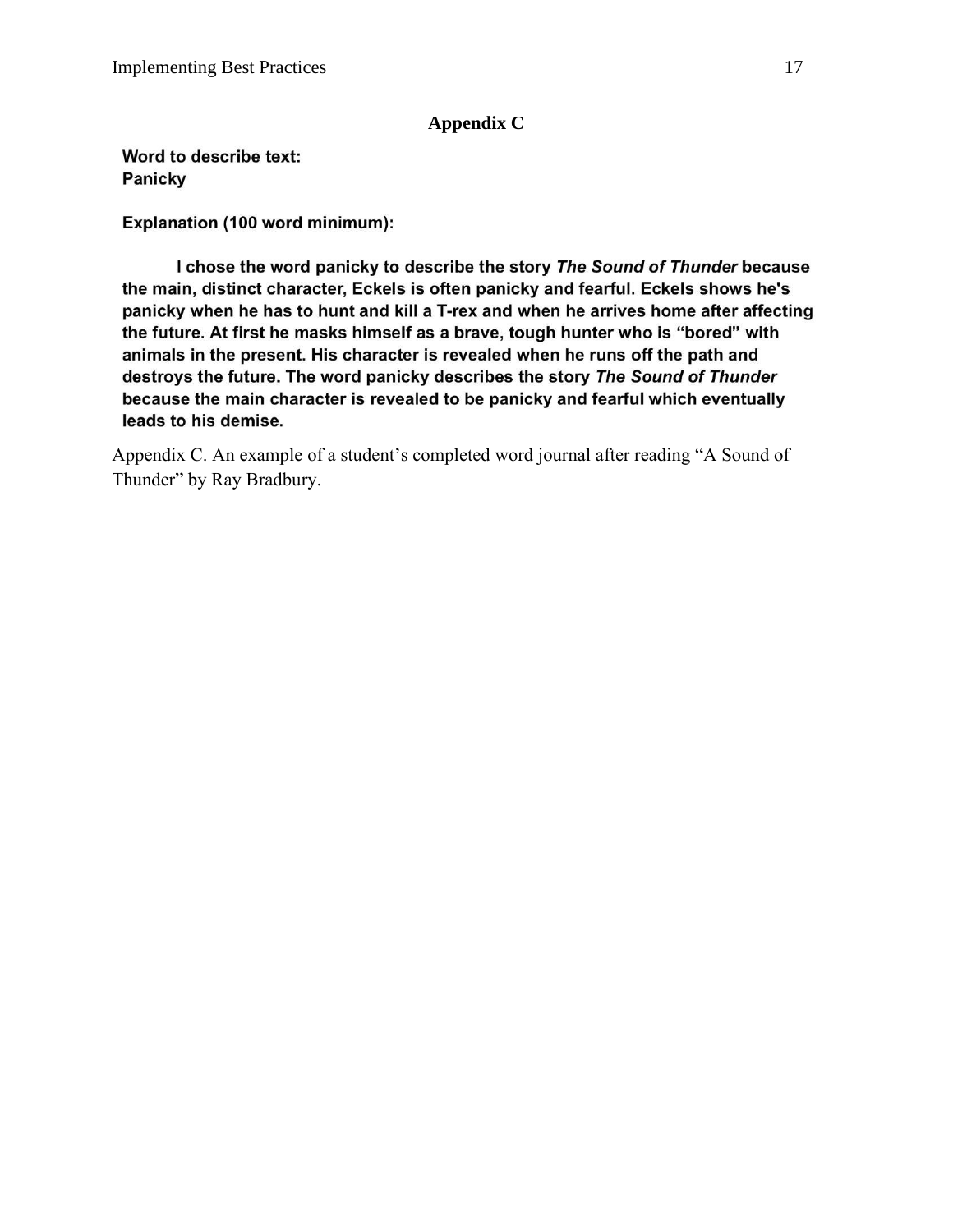# **Appendix D**



Appendix D. Student data from their pretest over literary elements was collected and organized into four categories (exceeded, met, did not meet, not included) to assess students' needs.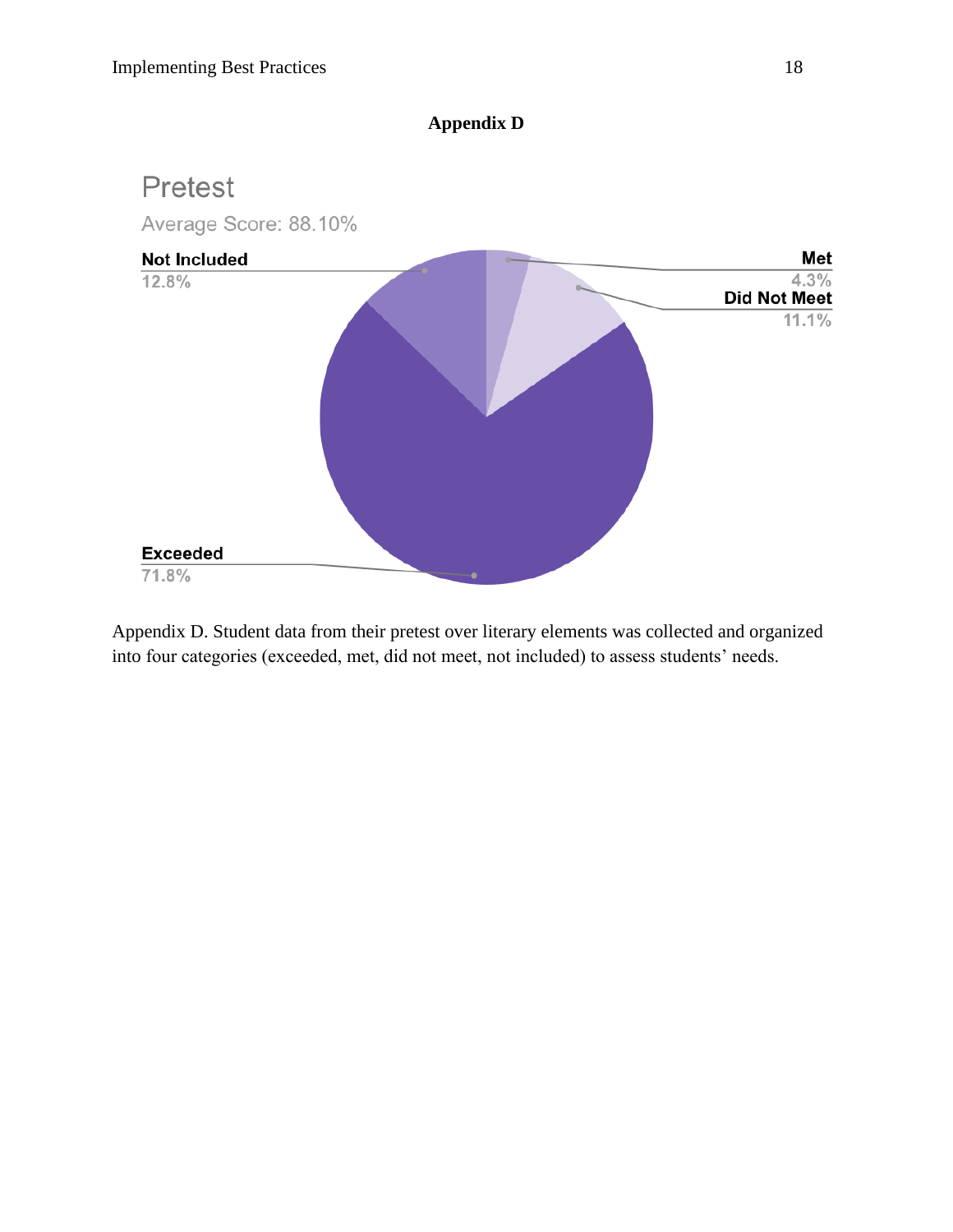

**Appendix E**

Appendix E. Student understanding was analyzed through an assessment that consisted of multiple-choice and open-ended questions.